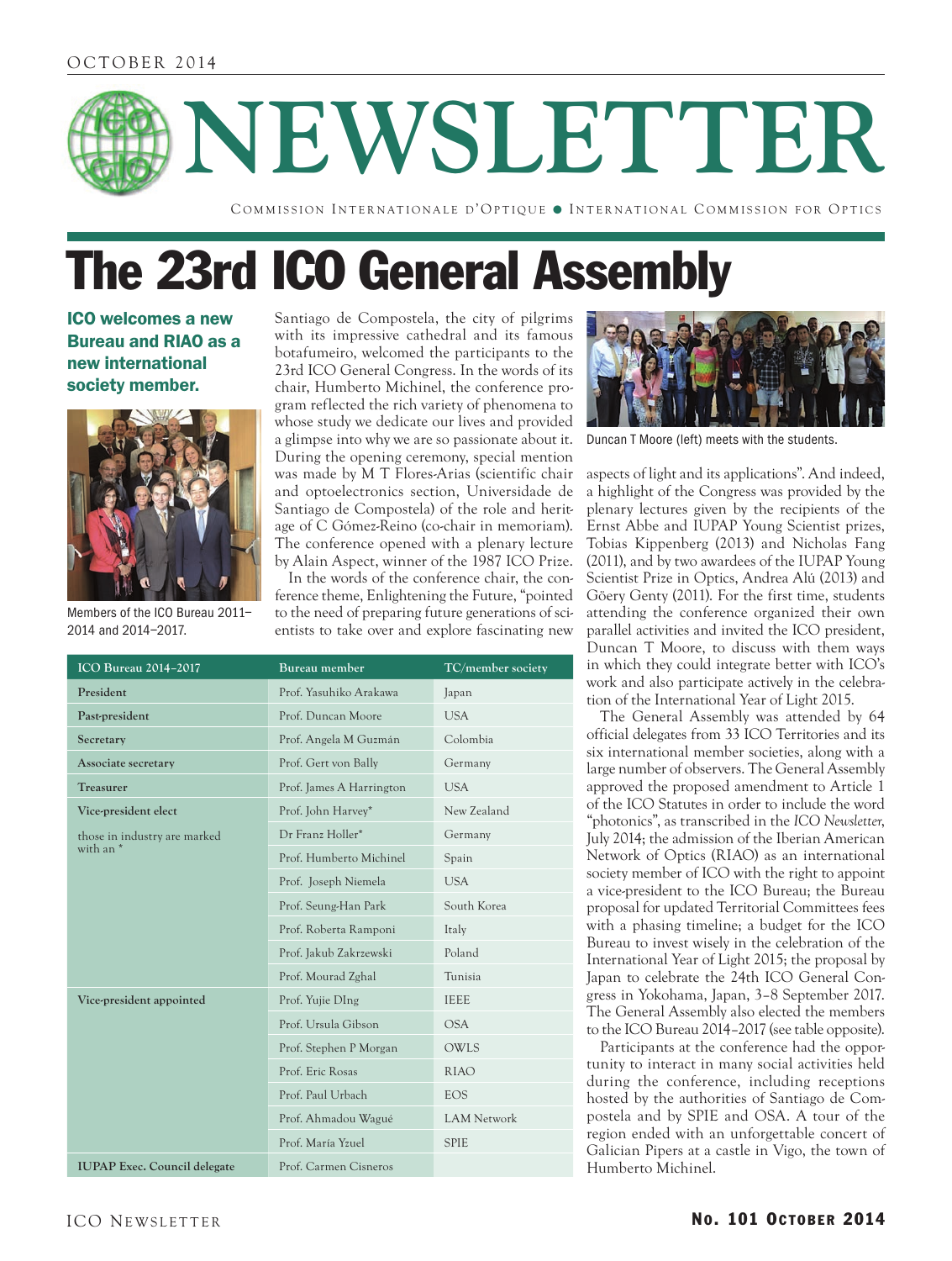# The ICO Prize 2014 awarded to Martin Booth

Martin Booth is head of the Dynamics Optics and Photonics Group at the University of Oxford, UK.



The ICO Prize Committee, consisting of Roberta Ramponi (chair), Yasuhiko Arakawa, Zohra Ben-Lakhdar, Yujie Ding, Fernando Mendoza Santoyo, Maria J Yzuel, and Bingkun Zhou, awarded the 2014 ICO Prize to Prof. Martin Booth, University of Oxford, UK, "for his innovative and pioneering research on dynamic optical methods and new approaches to adaptive optics".

Prof. Booth leads the Dynamic Optics and Photonics Group at the University of Oxford, UK. He has over 17 years of experience in research on optical and photonic engineering, specifically in the areas of active and adaptive optics for microscopy and photonic engineering. His research group is based jointly in the Department of Engineering Science and the Centre for Neural Circuits and Behaviour in Oxford.

Prof. Booth's research primarily concerns the development of dynamic optical methods for a range of interdisciplinary applications. A major application is the use of adaptive optics for aberration correction in high-resolution microscopy. This technique, originally developed for astronomical telescopes, uses adaptive elements, such as deformable mirrors, to correct aberrations introduced by microscope specimens. Spatial variations in refractive index due to the structure of a specimen introduce aberrations that reduce the resolution and contrast of microscope images. Prof. Booth's research has involved the development of new methods of phase measurement, wavefront sensing, and aberration control. This work has led to advances in biomedical imaging, including adaptive aberration correction in confocal, multi-photon and widefield sectioning microscopy. By overcoming the effects of specimen induced aberrations, adaptive optical microscopes operate effectively in thick tissue specimens, where imaging capabilities were previously limited.

Recent research in collaboration with Yale University and the University of Cambridge has involved the development of adaptive compensation of aberrations for super-resolution microscopes. Specifically, Prof. Booth's group has introduced the first feedback correction of specimen-induced aberrations in stimulated emission depletion (STED) and single-molecule switching microscopes. This research is showing how adaptive optics can transform these microscopes from tools for imaging cells to effective methods for microscopy of thick tissue specimens.

His group has also made advances in dynamic optics for sub-micrometer scale laser fabrication systems. In the focusing of laser light inside transparent materials, spherical aberration is caused by refraction at the surface. Adaptive aberration correction overcomes this problem and enables diffraction limited focusing at depth. This technique is key to obtaining precision three-dimensional fabrication throughout the volume of materials. Further advances have been made in the dynamic parallelization of laser fabrication through holographic, refractive, and hybrid methods. These methods permit the control of hundreds or thousands of laser foci in parallel, increasing the speed of fabrication systems. Applications of these technologies have included photonic crystals, waveguide circuits for quantum optics, and diamond photonics.

Prof. Booth's research career started in 1997 when he was a visiting student in the group of Prof. Stefan Hell at the Max Planck Institute of Biophysical Chemistry in Göttingen, Germany, where he worked on continuous-wave two-photon microscopy. His doctorate, obtained from the University of Oxford in 2001 and supervised by Prof. Tony Wilson, concerned the development of the first adaptive optical confocal microscope. In the same year, he was appointed a Junior Research Fellow at Christ Church, University of Oxford. From 2003–2008 he was a Royal Academy of Engineering/EPSRC Research Fellow, following which he was an EPSRC Advanced Research Fellow until 2013. He was then appointed to a Senior Research Fellowship before becoming Professor of Engineering Science in 2014. In 2012, he was awarded the "Young Researcher Award in Optical Technologies" from the Erlangen School of Advanced Optical Technologies at the University of Erlangen-Nürnberg, Germany, alongside a visiting professorship at the university. He is also co-founder and director of Aurox Ltd, a university spin-off company, and is a fellow of Jesus College, Oxford, UK.

Left: aberrated wavefronts from a C. Elegans specimen. Middle: adaptive optics aberration correction in a third harmonic generation microscope. Right: adaptive optics two-photon fluorescence microscopy of a fruit fly brain.

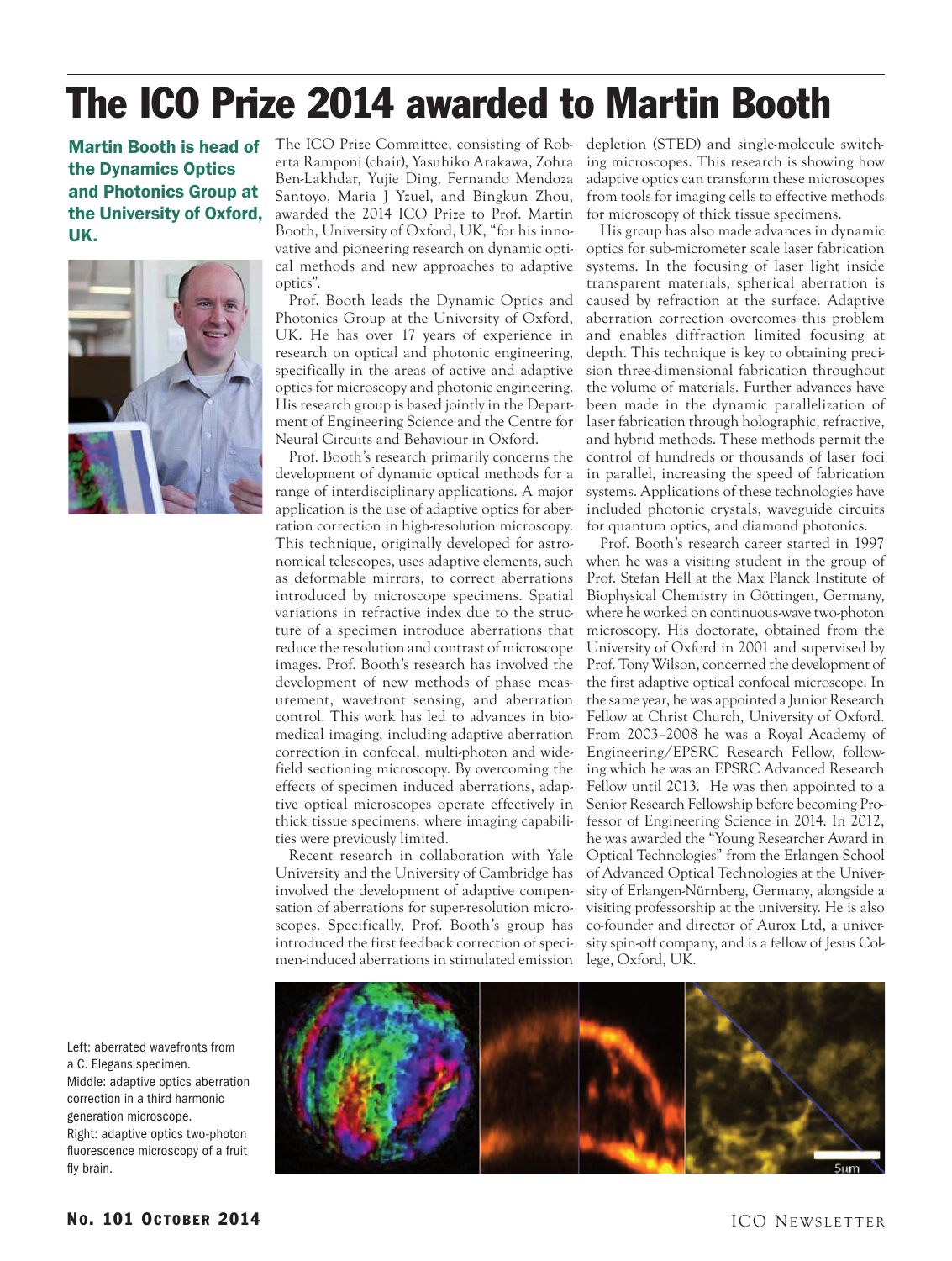# The ICO Galileo Galilei Award 2014

The award goes to Chandra Shakher, IIT Delhi, India, a leading researcher bridging academic research and industrial applications in India.



The ICO Galileo Galilei Award Committee, He was director, National Institute of Technolconsisting of professors Zhou Bingkun (chair), G Von Bally, P K Buah-Bassuah, Y Ding, Min Gu, B P Pal, T Szoplik, V I Vlad, and I Yamaguchi, awarded the Galileo Galilei Award 2014 to Prof. Chandra Shakher, from the IIT Delhi, India, "For outstanding contributions to the field of holographic and speckle metrology, which were achieved under comparatively unfavorable circumstances".

Chandra Shakher was born in Meerut, Uttar Pradesh, India, in December 1949. He received his MSc degree from Meerut University in 1970, his Master of Technology in applied optics from the IIT Delhi in 1976, and his PhD in physics from the Indian Institute of Technology Madras in 1980. A unique aspect of Prof. Shakher as an Indian professor is that he has the experience of working for both Indian industries and academia, and has led and promoted research and education of optical metrology by establishing a bridge between industries and academia in India. He served as scientist at Central Scientific Instruments Organization, Chandigarh, from November 1979 to May 1983. In May 1983, he joined Bharat Heavy Electricals Limited (BHEL), Corporate Research and Development Division, Hyderabad, as deputy manager. In March 1989, he joined the Instrument Design Development Centre (IDDC) of the IIT Delhi as Chief Design Engineer and subsequently was promoted to the position of professor in 1995.

ogy, Hamirpur (Himachal Pradesh), India during 2002–2004. Currently, he is professor at the Instrument Design Development Centre, IIT Delhi, and he was a member of the Technology Business Incubation Centre in helping young scientists with the establishment of their own business.

The focus of his group has been on problems of practical engineering in non-destructive testing. Especially noteworthy is his work on the application of speckle shearing, Talbot, and Lau phase interferometry for the measurement of temperature and temperature profile of gaseous flames for combustion analysis.

He and his team have also developed a Digital Speckle Pattern Interferometry (DSPI) system with wavelet filtering for the measuring/ monitoring of vibration of plates, outer casings of electric motors, computer hard discs and tweeters of music systems. The system is also used for the measurement of Young's modulus of materials using plate vibrations. He has also designed and developed a DSPI system for the measurement of temperature of large size flames  $(20 \text{ cm} \times 20 \text{ cm})$ .

Prof. Shakher's awards and honors include: Fellowships of SPIE, and Indian National Academy of Engineering, the National Research Development Corporation Independence Day Award 1993, and a member of the editorial board of *Optics and Lasers in Engineering* (Elsevier).

## ICO mourns the passing of Roberto Ortega (1946–2014)

A remarkable promoter of optics in Mexico.



Prof. Roberto Ortega Martínez was born in Mexico City. He obtained his BSc (physics) from the Universidad Nacional Autónoma de México (UNAM) where he began teaching even before he graduated. While at the UNAM, he was among the outstanding and enthusiastic students that took part in the social demonstrations of 1968 in Mexico.

His BSc dissertation, presented in 1971, included the design and construction of very low electronic noise amplifiers that were used for over a decade in the San Pedro Mártir based Observatorio Astronómico Nacional of the UNAM, OAN-SPM, in Mexico. He also collaborated with the installation of the control instrumentation, the photometric detection systems, and the physical infrastructure of the OAN-SMP 0.84 m and 1.5 m astronomical telescopes. After one and a half years at the Optical Sciences Center of the University of Arizona, OSC-UA, he joined the Facultad de Ciencias of the UNAM, FC-UNAM as instructor, and became FC-UNAM faculty in 1976. Astrofísica, Óptica y Electrónica, INAOE,

the UNAM in 1976 and 1986, respectively. He also worked as associated senior researcher of the Instituto de Astronomía of the UNAM, IA-UNAM, from 1975–1982, where he participated in projects on stellar spectrometry, Michelson-Fourier interferometry, and in the electromechanical instrumentation installation and maintenance of several astronomical telescopes of the San Pedro Mártir and the Tonantzintla observatories.

He obtained his MSc and PhD degrees from in Tonatzintla, and later in 1980, the Centro In 1983, Prof. Héctor Domínguez, then general director of the former Centro de Instrumentos of the UNAM, CI-UNAM, (currently known as the Centro de Ciencias Aplicadas y Desarrollo Tecnológico of the UNAM, CCA-DET-UNAM), invited Prof. Ortega to establish an applied optics laboratory, a remarkable effort-consuming project if we consider the small number of optics scientists available at the UNAM in the 1971–1981 decade (a significant number of optics scientists left the UNAM in 1971 to establish the Instituto Nacional de